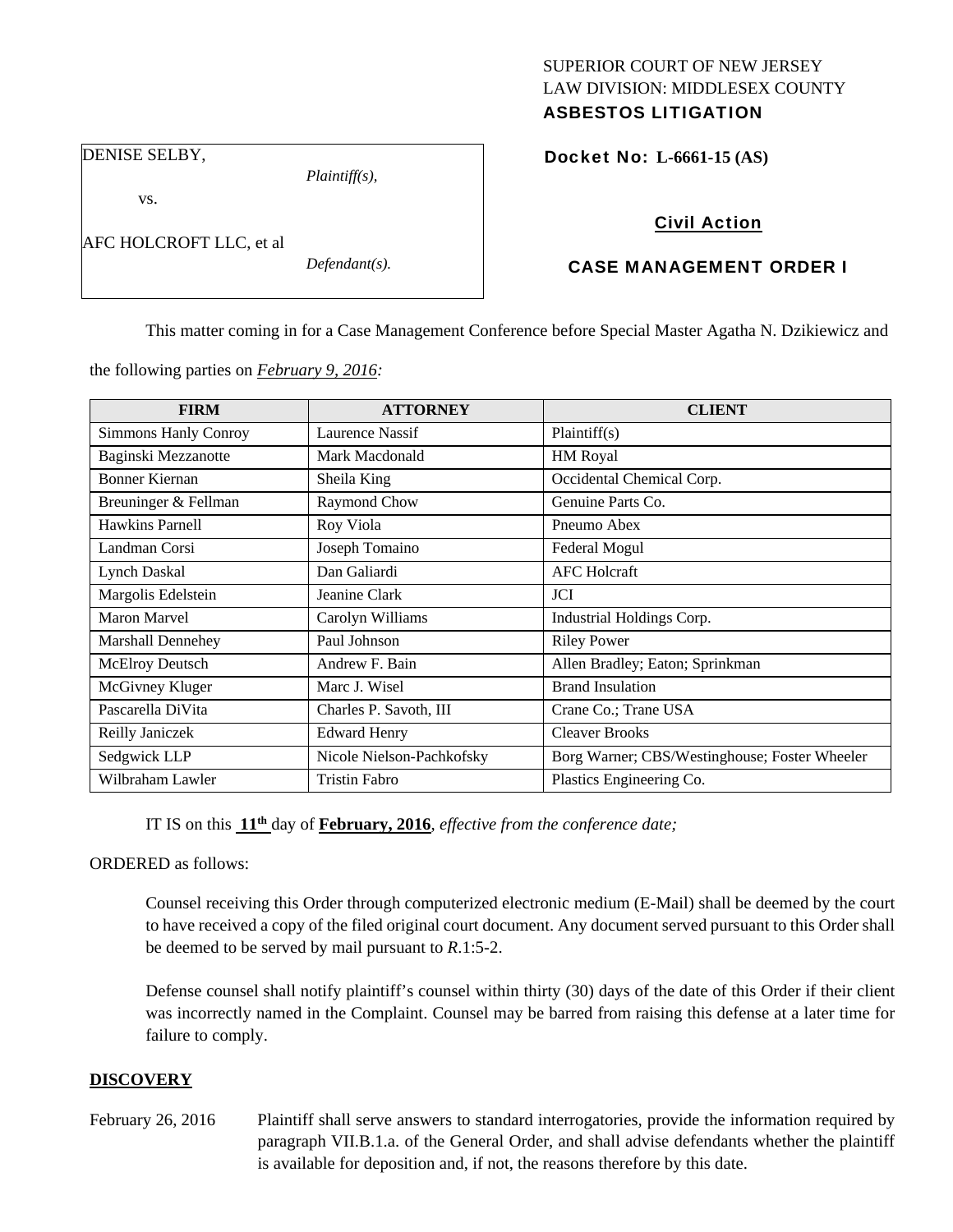| March 4, 2016 |  | Defendants shall serve answers to standard interrogatories by this date. |
|---------------|--|--------------------------------------------------------------------------|
|---------------|--|--------------------------------------------------------------------------|

- February 26, 2016 Plaintiff shall propound supplemental interrogatories and document requests by this date.
- March 28, 2016 Defendants shall serve answers to supplemental interrogatories and document requests by this date.
- March 4, 2016 Defendants shall propound supplemental interrogatories and document requests by this date.
- April 1, 2016 Plaintiff shall serve answers to supplemental interrogatories and document requests by this date.
- April 29, 2016 Plaintiff depositions shall be concluded by this date. Plaintiff's counsel shall contact the Special Master within one week of this deadline if plaintiff depositions are not completed by this date.
- April 29, 2016 Fact discovery, including depositions, shall be completed by this date. Plaintiff's counsel shall contact the Special Master within one week of this deadline if all fact discovery is not completed.
- May 31, 2016 Depositions of corporate representatives shall be completed by this date.

## **EARLY SETTLEMENT**

June 3, 2016 Settlement demands shall be served on all counsel and the Special Master by this date.

#### **SUMMARY JUDGMENT MOTION PRACTICE**

- May 27, 2016 Plaintiff's counsel shall advise, in writing, of intent not to oppose motions by this date.
- June 10, 2016 Summary judgment motions shall be filed no later than this date.
- July 8, 2016 Last return date for summary judgment motions.

#### **MEDICAL DEFENSE**

February 26, 2016 Plaintiff shall serve executed medical authorizations (along with answers to interrogatories) by this date. February 26, 2016 Plaintiff shall serve a diagnostic medical report and any medical records in plaintiff's possession by this date. May 31, 2016 Plaintiff shall serve medical expert reports by this date. May 31, 2016 Upon request by defense counsel, plaintiff is to arrange for the transfer of pathology specimens and x-rays, if any, by this date. July 29, 2016 Defendants shall identify its medical experts and serve medical reports, if any, by this date. **In addition, defendants shall notify plaintiff's counsel (as well as all counsel of record) of a joinder in an expert medical defense by this date.** 

\_\_\_\_\_\_\_\_\_\_\_\_\_\_\_\_\_\_\_\_\_\_\_\_\_\_\_\_\_\_\_\_\_\_\_\_\_\_\_\_\_\_\_\_\_\_\_\_\_\_\_\_\_\_\_\_\_\_\_\_\_\_\_\_\_\_\_\_\_\_\_\_\_\_\_\_\_\_\_\_\_\_\_\_\_\_\_\_\_\_\_\_\_\_\_\_\_\_\_\_\_\_\_\_\_\_\_\_\_\_